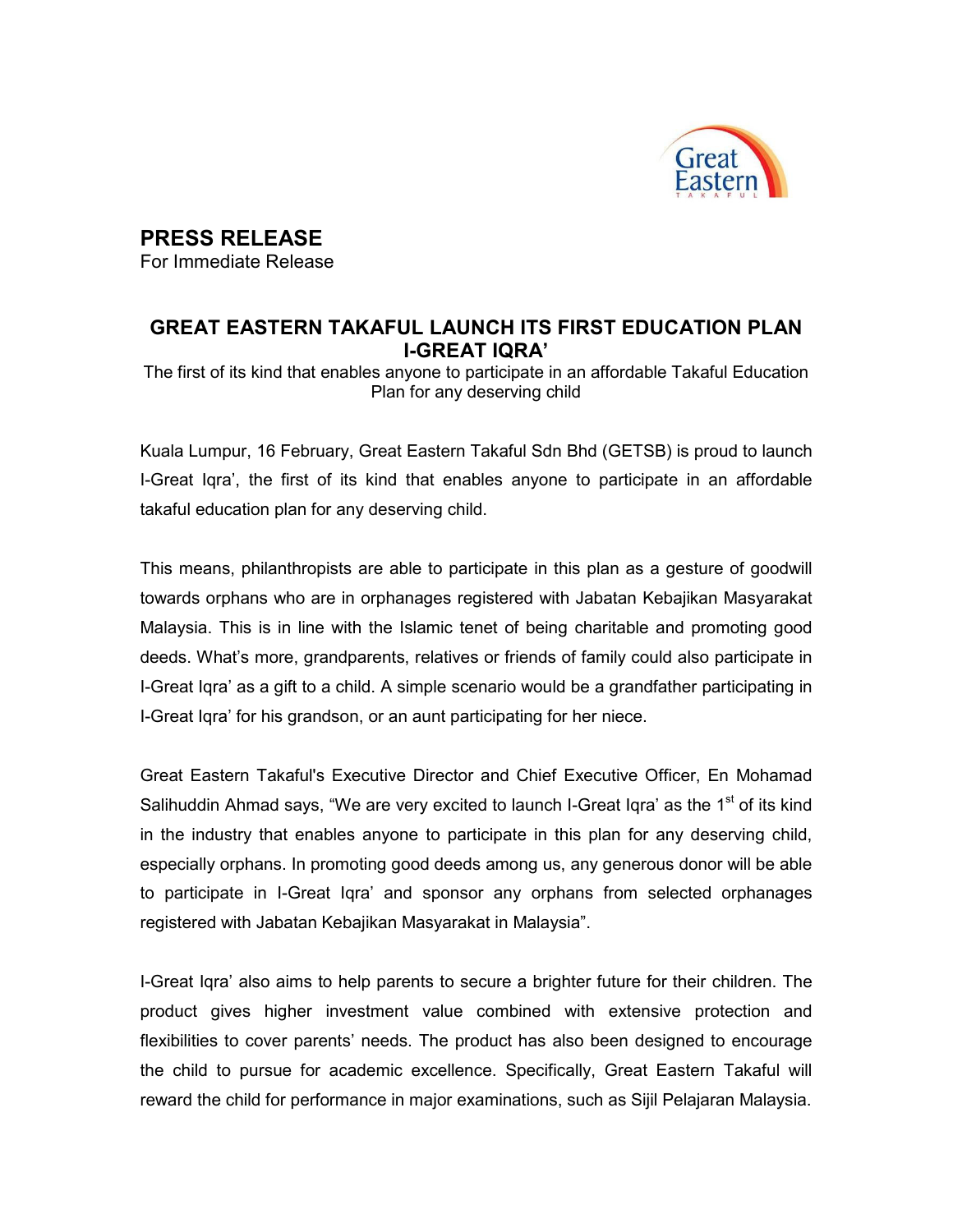He added, "Aside from that, most parents did not realise the actual cost involved in funding their childrens' education needs that will accumulate substantially. The increasing cost of this is due to the yearly rise in inflation rates on living expenses and study fees especially in higher learning institution, be it in local or foreign colleges or universities".

"To lessen this burden, I-Great Iqra', the latest addition to Great Eastern Takaful's suite of products, has been created with generous savings component, while providing extensive takaful protection to cater to the parents' need to assuredly build a strong foundation for their childrens' future education needs. This education plan is offered to parents depending on their affordability and preference level. It also has flexibilities such as partial withdrawal and options for higher future contributions and critical illness protection. The contributions for this product can also qualify for Inland Revenue Board tax relief of up to RM3,000 per annum".

Today's education cost is becoming more expensive and the trend is expected to rise at about 3% per year for local and 5% for foreign studies yearly, as mentioned in the local news recently. In the future, parents will face heavy burden in finding solutions to fund their children's education needs, as well as opportunities for their children to further their studies.

"GETSB is also currently engaging in discussions with potential partners to provide better value-for-money where education-related needs are concerned. We believe in giving a comprehensive education package to our customers and envision for this product to be the solution to the increasing education cost faced by parents and at the same time give them the opportunity to develop their children to be the leaders of tomorrow", he added further.

I-Great Iqra is open to a child between attained age from 1 month to maximum age of 17 years at next birthday with a minimum contribution from RM100 per month or more depending on child entry age and selection of coverage and riders. I-Great Iqra is expected to achieve New Business Contribution of RM15 Million in the first year and is available in the market beginning 9 February 2012.